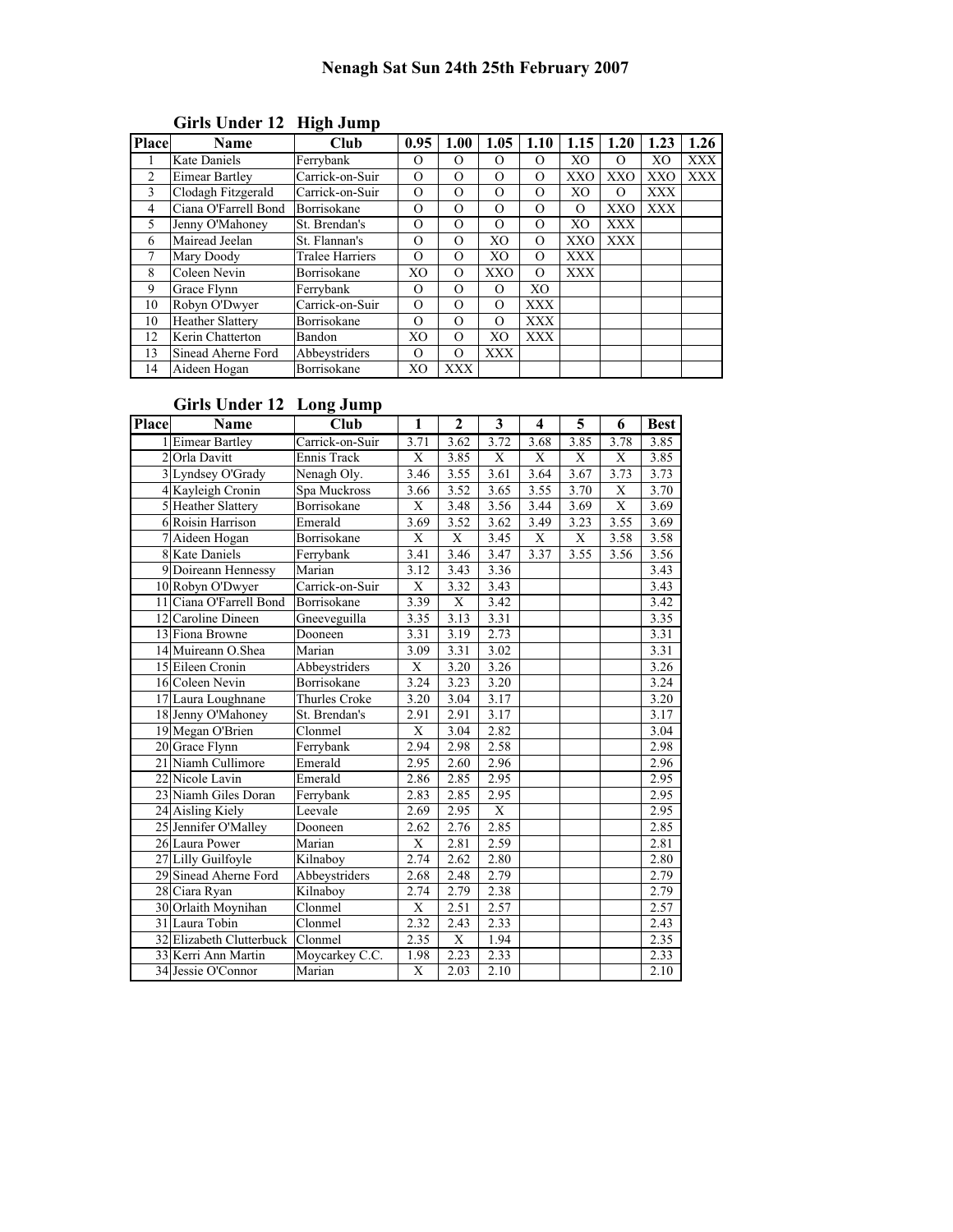| <b>Place</b> | Name                | Club            |      | 2    | 3    | 4    | 5    | 6    | <b>Best</b> |
|--------------|---------------------|-----------------|------|------|------|------|------|------|-------------|
|              | l Kate Daniels      | Ferrybank       | 6.00 | 5.90 | 6.80 | 6.76 | 6.01 | 7.49 | 7.49        |
|              | 2 Eimear Bartley    | Carrick-on-Suir | 5.95 | 6.86 | 6.76 | 6.54 | 6.65 | 7.46 | 7.46        |
|              | 3 Emma O'Brien      | Leevale         | 6.34 | 5.77 | 5.91 | 5.72 | 5.28 | 5.18 | 6.34        |
|              | 4 Niamh Cullimore   | Emerald         | 5.59 | 5.82 | 6.17 |      |      |      | 6.17        |
|              | 5 Kerin Chatterton  | Bandon          | 5.45 | 5.39 | 5.92 | 5.67 | 5.66 | 5.85 | 5.92        |
|              | 6 Fiona Duggan      | Bandon          | 5.26 | 5.37 | 5.18 | 4.69 | 4.71 | 5.33 | 5.37        |
|              | 7 Nicole Lavin      | Emerald         | 5.13 | 6.03 | 5.28 |      |      |      | 5.28        |
|              | 8 Laura Connolly    | Ferrybank       | 5.27 | 5.21 | 4.61 | 3.46 | 6.16 | 4.84 | 6.16        |
|              | 9 Aisling Kiely     | Leevale         | X    | 5.02 | 4.44 |      |      |      | 5.02        |
|              | 10 Caoimhe Lynch    | West Muskerry   | 4.84 | 4.88 | 4.45 |      |      |      | 4.88        |
|              | 11 Tara Murphy      | West Muskerry   | X    | X    | 4.50 |      |      |      | 4.50        |
|              | 12 Siobhan Whelan   | Ferrybank       | 3.85 | 4.39 | 4.35 |      |      |      | 4.39        |
|              | 13 Cliodhna Hegarty | Leevale         | 3.90 | 4.10 | 3.70 |      |      |      | 4.10        |

#### Girls Under 12 Shot Putt

# Girls Under 13 High Jump

| <b>Place</b>   | Name                      | <b>Club</b>      | 1.05       | 1.10           | 1.15           | 1.20           | 1.25           | 1.30           | 1.35       | 1.37       | 1.39     | 1.43           |
|----------------|---------------------------|------------------|------------|----------------|----------------|----------------|----------------|----------------|------------|------------|----------|----------------|
|                | <b>1CBP</b> Aisling Croke | Dooneen          | $\Omega$   | $\Omega$       | $\Omega$       | X <sub>O</sub> | $\Omega$       | $\Omega$       | $\Omega$   | O          | $\Omega$ | X <sub>O</sub> |
| $\overline{c}$ | Caroline Morgan           | Nenagh Oly.      | $\Omega$   | $\Omega$       | $\Omega$       | $\Omega$       | XO             | X <sub>O</sub> | <b>XXO</b> | <b>XXX</b> |          |                |
| 3              | Muireann Creamer          | <b>Bilboa</b>    | $\Omega$   | $\Omega$       | $\Omega$       | $\Omega$       | $\Omega$       | $\Omega$       | <b>XXX</b> |            |          |                |
| 4              | Autumn Coady              | Ferrybank        | $\Omega$   | X <sub>O</sub> | $\Omega$       | XXO            | $\Omega$       | X <sub>O</sub> | <b>XXX</b> |            |          |                |
| 5              | Kayleigh O'Carroll        | St. Brendan's    | $\Omega$   | $\Omega$       | $\Omega$       | $\Omega$       | $\Omega$       | XXO            | <b>XXX</b> |            |          |                |
| 5              | Jennifer O'Lehan          | Leevale          | $\Omega$   | $\Omega$       | $\Omega$       | $\Omega$       | $\Omega$       | <b>XXO</b>     | <b>XXX</b> |            |          |                |
| 7              | Ciara Giles Doran         | Ferrybank        | $\Omega$   | $\Omega$       | $\Omega$       | $\Omega$       | $\Omega$       | <b>XXX</b>     |            |            |          |                |
| 8              | Karla O'Reilly            | Ennis Track      | $\Omega$   | X <sub>O</sub> | $\Omega$       | $\Omega$       | $\Omega$       | <b>XXX</b>     |            |            |          |                |
| 9              | <b>Brona Croke</b>        | Dooneen          | $\Omega$   | $\Omega$       | $\Omega$       | $\Omega$       | X <sub>O</sub> | <b>XXX</b>     |            |            |          |                |
| 10             | Orlagh Flanagan           | Kilmurry IB. NC. | $\Omega$   | $\Omega$       | $\Omega$       | XO             | XO             | <b>XXX</b>     |            |            |          |                |
| 11             | Sinead Rovine             | Kilmurry IB, NC. | $\Omega$   | $\Omega$       | X <sub>O</sub> | XXO            | X <sub>O</sub> | <b>XXX</b>     |            |            |          |                |
| 12             | Laura McSweeney           | Bandon           | $\Omega$   | $\Omega$       | $\Omega$       | XXX            |                |                |            |            |          |                |
| 12             | Eimear Hillary            | Kilmurry IB. NC. | $\Omega$   | $\Omega$       | $\Omega$       | <b>XXX</b>     |                |                |            |            |          |                |
| 14             | Emma Slattery             | Borrisokane      | $\Omega$   | $\Omega$       | XO             | <b>XXX</b>     |                |                |            |            |          |                |
| 14             | Shauna Hayden             | Moycarkey C.C.   | $\Omega$   | $\Omega$       | XO             | XXX            |                |                |            |            |          |                |
|                | Siobhan Hennessy          | Moycarkey C.C.   | <b>XXX</b> |                |                |                |                |                |            |            |          |                |
|                | Jade Beason               | Movcarkey C.C.   | XXX        |                |                |                |                |                |            |            |          |                |

## Girls Under 13 Long Jump

| <b>Place</b>   | Name                          | Club             | 1    | $\mathbf{2}$ | 3              | 4    | 5    | 6    | <b>Best</b> |
|----------------|-------------------------------|------------------|------|--------------|----------------|------|------|------|-------------|
|                | <b>1CBP</b> Ciara Giles Doran | Ferrybank        | X    | 4.46         | 4.50           | X    | X    | 4.78 | 4.78        |
| $\overline{c}$ | <b>Brona Croke</b>            | Dooneen          | 3.73 | 3.84         | 3.74           | 4.08 | 4.26 | 3.89 | 4.26        |
| 3              | Emma Slattery                 | Borrisokane      | X    | 4.18         | 3.38           | 4.05 | X    | X    | 4.18        |
| 4              | Ann O'Shea                    | Ferrybank        | 4.10 | 3.95         | 3.91           | 3.89 | 3.93 | 3.97 | 4.10        |
| 5              | Aisling Croke                 | Dooneen          | 3.76 | 3.79         | 3.94           | 3.94 | 3.95 | 4.07 | 4.07        |
| 6              | Caroline Morgan               | Nenagh Oly.      | 3.81 | 3.96         | 3.88           | 3.86 | 4.02 | 3.93 | 4.02        |
| 7              | Muireann Creamer              | Bilboa           | 3.90 | 3.92         | X <sub>O</sub> | X    | 3.98 | 3.91 | 3.98        |
| 8              | Karla O'Reilly                | Ennis Track      | 3.86 | 3.83         | 3.80           | 3.61 | 3.97 | 3.71 | 3.97        |
| 9              | Rosanna Hanly                 | Nenagh Oly.      | 3.82 | X            | 3.56           |      |      |      | 3.82        |
| 10             | <b>Elaine Courtney</b>        | Spa Muckross     | X    | 3.60         | 3.80           |      |      |      | 3.80        |
| 11             | Kayleigh O'Carroll            | St. Brendan's    | 3.79 | 3.51         | 3.66           |      |      |      | 3.79        |
| 12             | Marie Heelan                  | Emerald          | X    | 3.66         | 3.70           |      |      |      | 3.70        |
| 13             | Jennifer O'Lehan              | Leevale          | 3.58 | X            | 3.28           |      |      |      | 3.58        |
| 14             | Rachel O'Shea                 | W.Muskerry       | 3.45 | X            | 3.56           |      |      |      | 3.56        |
| 15             | Ava Murphy                    | Leevale          | X    | 3.56         | 3.40           |      |      |      | 3.56        |
| 16             | Emma O'Reilly                 | Ferrybank        | 3.53 | 3.16         | X              |      |      |      | 3.53        |
| 17             | S. Ni Dheasmhunaigh           | Leevale          | 3.49 | 3.41         | X              |      |      |      | 3.49        |
| 18             | Orlagh Flanagan               | Kilmurry IB. NC. | 3.27 | 3.41         | 3.30           |      |      |      | 3.41        |
| 19             | Kelly Flaherty                | Nenagh Oly.      | 3.32 | 3.25         | 3.40           |      |      |      | 3.40        |
| 20             | Alison Kelleher               | Leevale          | 3.38 | X            | 2.99           |      |      |      | 3.38        |
| 22             | Deirdre Bourke                | Emerald          | 3.18 | 3.28         | 2.68           |      |      |      | 3.28        |